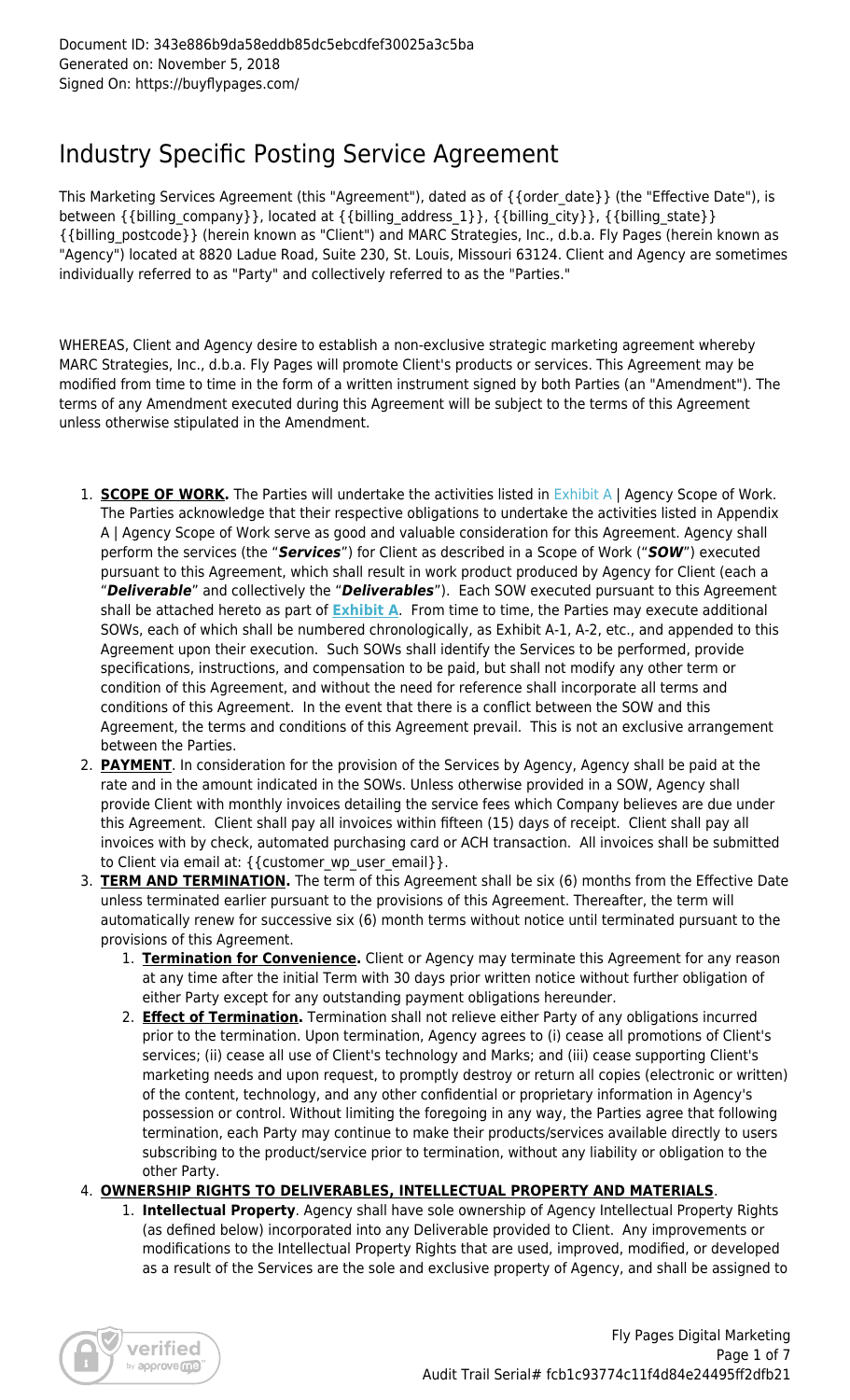Agency. For purposes of this Agreement, "*Intellectual Property Rights*" means any and all right, title and interest (including all patent, patent registration, copyright, trademark, trade name, service mark, service name, trade secret, or other proprietary right arising or enforceable under any United States federal or state law, rule or regulation, non-United States law, rule or regulation or international treaty) in any technology, system, invention, medium, or content, including print, pictures, photographs, video, marks, logos, designs, drawings, artistic and graphical works, music, speech, computer software and documentation, any other works of authorship and any form, method or manner of expression or communication.

- 2. **Licenses.** Subject to the terms and conditions of this Agreement, including Customer's payment obligations in Section 2, Company hereby grants to Customer a world-wide, fully-paid, royalty-free exclusive, irrevocable, and perpetual license to use the Deliverables solely as agreed upon by the Parties in the applicable SOW or other written agreement (the "*License*"). Other than the License, nothing in this Agreement shall be deemed to grant Customer any express or implied license for any reason. In addition, Client grants to Agency a non-exclusive, non-transferable, royalty-free license to use Client's pre-existing trade names, trademarks, logos and service marks (collectively Marks) in connection with the performance of this Agreement. Agency shall not use any of Client's Marks for any purpose outside of the Agency Scope of Work without first obtaining the prior written advance consent of Client. Agency agrees that it shall cease using Client's Marks immediately upon request, and in no event shall this license survive the term of this Agreement.
- 3. **Client Information and Materials**. Client hereby grants Agency a non-exclusive, nontransferable, revocable license to use and access customer lists, Customer's hardware and software systems solely in connection with the provision of the Services during the term of this Agreement. All information and materials, including computer software, provided to Agency by Client in connection with the Services, including modifications, changes and derivatives thereto are and shall remain the property of Client or its licensors, whom shall retain all intellectual property rights therein.

# 5. **WARRANTIES; DISCLAIMER.**

- 1. **Warranties.** Each Party represents and warrants to the other that:
	- 1. it has the full corporate right and authority to enter into this Agreement and to perform the acts required of it hereunder;
	- 2. the execution of this Agreement by such Party and the performance by such Party of its obligations and duties hereunder do not and shall not violate any other Agreement to which such Party is a Party or by which it is otherwise bound;
	- 3. performance under this Agreement shall be conducted with due diligence and in full compliance with the professional standards for the party's industry. Parties shall comply with all applicable laws, rules and regulations in the course of performing their respective business and services;
	- 4. when executed and delivered by such Party, this Agreement shall constitute the legal, valid and binding obligation of such Party, enforceable against such Party according to its terms;
	- 5. such Party acknowledges that the other Party makes no representations, warranties or Agreements related to the subject matter hereof that are not expressly specified in this Agreement.
- 2. **Disclaimer.** EXCEPT AS EXPRESSLY SET FORTH HEREIN, NEITHER PARTY MAKES AND EACH PARTY HEREBY DISCLAIMS ANY REPRESENTATIONS OR WARRANTIES, EXPRESS OR IMPLIED, REGARDING THE PRODUCTS AND SERVICES CONTEMPLATED BY THIS AGREEMENT, INCLUDING ANY IMPLIED WARRANTY OF NONINFRINGEMENT, MERCHANTABILITY OR FITNESS FOR A PARTICULAR PURPOSE, OR IMPLIED WARRANTIES ARISING FROM COURSE OF DEALING OR COURSE OF PERFORMANCE.

## 6. **INDEMNIFICATION.**

- 1. **Client's Duty to Indemnify.** Client will indemnify, defend, and hold MARC Strategies, Inc., d.b.a. Fly Pages and its directors, officers, employees and agents harmless from any and all costs, expenses (including reasonable attorney's fees), losses, damages, or liabilities incurred insofar as such costs, expenses, losses, damages or liabilities are based on a claim that the Agency's services covered under this Agreement were (i) in breach of its representations and warranties contained in this agreement; and (ii) any act or omission which involved gross negligence or willful or fraudulent misconduct.
- 2. **Indemnification Procedures.** The indemnified Party shall provide the indemnifying Party with prompt written notice of any such claim. The indemnifying Party shall have sole control and authority with respect to the defense and settlement of any such claim. The indemnified Party

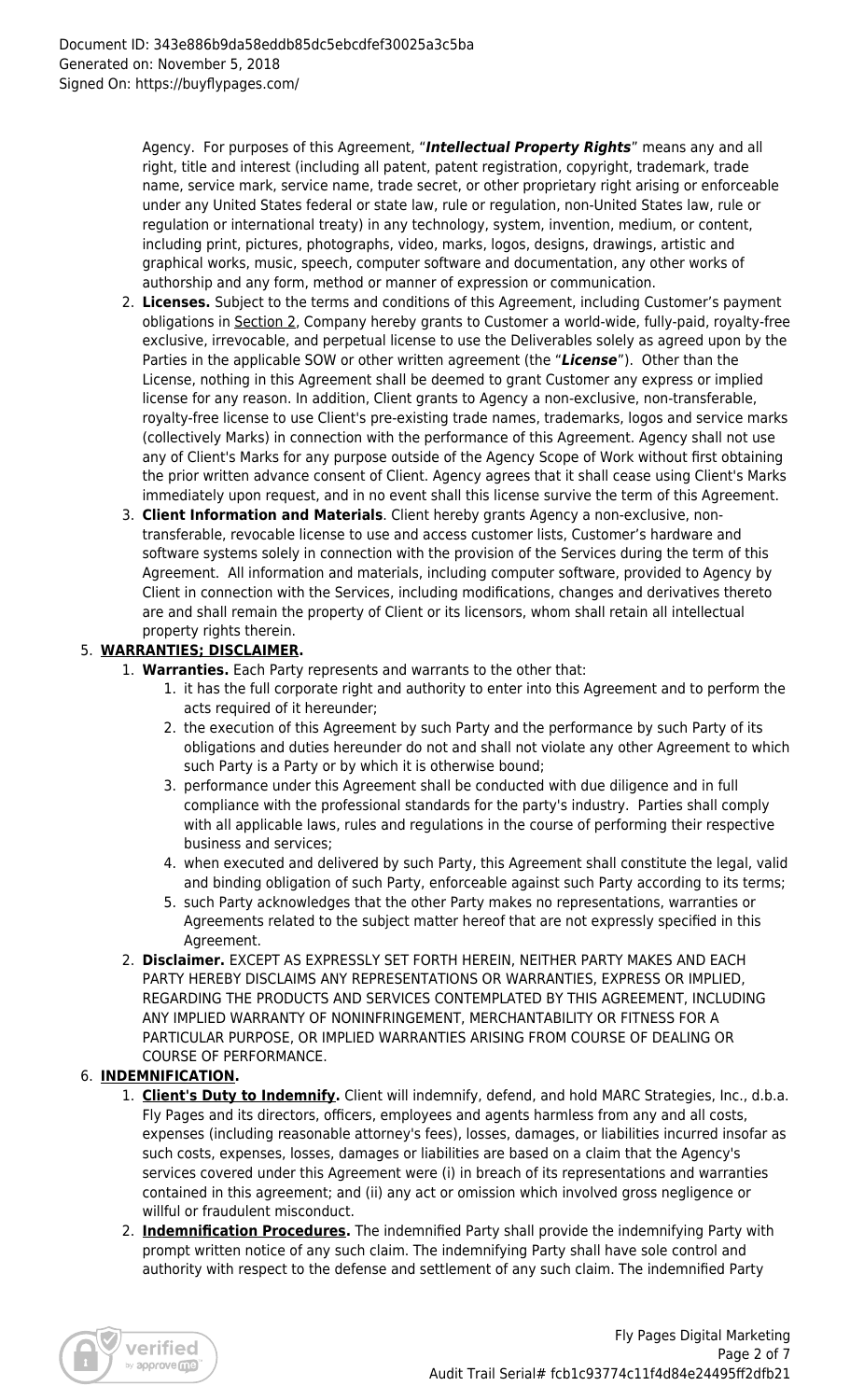shall cooperate fully with the indemnifying Party, at the indemnifying Party's sole cost and expenses, in the defense of any such claim. The indemnifying Party shall not agree to any such claim that does not include a complete release of the indemnified Party from all liability with respect thereto or that imposes any liability, obligation or restriction on the indemnified Party without the prior written consent of the indemnified Party. The indemnified Party may participate in the defense of any claim through its own counsel, and at its own expense.

3. **Insurance**. Agency agrees to maintain errors and omissions insurance during the term of this agreement, at MARC Strategies, Inc., d.b.a. Flypages's expense having a minimum coverage of One Million Dollars (\$1,000,000) combined single limit coverage for each occurrence. Upon a written request from Client, Agency will provide Client with evidence of the required policy via certificate of insurance within thirty (30) days of contract inception.

# 7. **CONFIDENTIALITY.**

- 1. **Protection of Information.** The parties may provide each other with confidential information and trade secrets, including without limitation, information on their respective organization, business, finances, personnel, services, systems, pricing structure, proprietary products and processes, transactions and/or business relations (collectively, the "Information"). The term "Information" shall not include (i) information generally available to the public through no fault of the other Party, (ii) information which the other Party already had knowledge of, or (iii) information which has become part of the public domain through no fault of a Party. Each Party agrees to retain in confidence at all times and to require its employees, consultants, professional representatives and agents to retain in confidence all information disclosed by the other Party. Each Party shall only use the other's information solely for the purpose of performing obligations under this Agreement, and only disclose the Confidential Information on a need-to-know basis, provided that, such party shall be liable for the acts of any third party who obtains the Confidential Information from such party. Each party shall take all necessary precautions in handling the Confidential Information of the other party and limit disclosures on a strict need-toknow basis. Further, the receiving Party may disclose information to the extent ordered to be disclosed by subpoena, other legal process or requirement of law, after first giving the disclosing Party a reasonable opportunity to contest such disclosure requirement.
- 2. **Injunctive Relief.** Each Party acknowledges and agrees that any use or disclosure of Confidential Information by the Party in a manner inconsistent with the provisions of this Agreement may cause another Party harm which will not be compensable by monetary damages alone and, accordingly, such other Party will, in addition to other available legal or equitable remedies, be entitled to see an immediate injunction restraining the disclosing Party from committing or continuing to commit a breach. A Party may avail itself of injunctive relief in addition and without prejudice to any other remedies available to it.
- 3. **Survival.** This Section 8 will survive the termination or expiration of this Agreement.
- 8. **LIMITATION OF LIABILITY.** THE PARTIES AGREE THAT IN NO EVENT SHALL CLIENT OR MARC STRATEGIES, INC, d.b.a. FLY PAGES BE LIABLE FOR ANY INDIRECT, INCIDENTAL, SPECIAL, EXEMPLARY, CONSEQUENTIAL, PUNITIVE, OR OTHER INDIRECT DAMAGES OF ANY NATURE, FOR ANY REASON, INCLUDING, WITHOUT LIMITATION, THE BREACH OF THIS AGREEMENT OR ANY EXPIRATION OR TERMINATION OF THIS AGREEMENT, WHETHER SUCH LIABILITY IS ASSERTED ON THE BASIS OF CONTRACT, TORT (INCLUDING NEGLIGENCE OR STRICT LIABILITY) OR OTHERWISE, EVEN IF IT HAS BEEN ADVISED OF THE POSSIBILITY OF SUCH DAMAGES. IN NO EVENT WILL EITHER PARTY (I) BE LIABLE FOR LOST PROFITS OR LOST BUSINESS OPPORTUNITIES ARISING OUT OF THE TERMINATION OF THIS AGREEMENT, OR (II) BE LIABLE FOR DAMAGES OR ALLEGED DAMAGES HEREUNDER, WHETHER IN CONTRACT, TORT OR ANY OTHER LEGAL THEORY, THAT EXCEED THE AMOUNTS REQUIRED TO BE PAID BY EITHER PARTY TO THE OTHER HEREUNDER. THE PARTIES FURTHER AGREE THAT FOR AMOUNTS PAYABLE UNDER SECTION 7 (INDEMNIFICATION) OR SECTION 8 (CONFIDENTIALITY) HEREUNDER, EITHER PARTY'S TOTAL LIABILITY UNDER THIS AGREEMENT SHALL NOT EXCEED THE AGGREGATE FEES PAID BY CLIENT TO AGENCY UNDER THE SCOPE OF WORK GIVING RISE TO THE LIABILITY. THE FOREGOING NOTWITHSTANDING, AS BETWEEN THE PARTIES AND ANY PARTNER AND/OR VENDOR OF THE RESPECTIVE PARTIES, NOTHING IN THIS AGREEMENT SHALL CONFER ANY DIRECT, INDIRECT, INCIDENTAL, SPECIAL, EXEMPLARY, CONSEQUENTIAL, PUNITIVE OR OTHER INDIRECT DAMAGES OF ANY NATURE FOR ANY REASON BY THE PARTIES AGAINST SUCH PARTNER AND/OR VENDOR USED BY THE PARTIES TO PROVIDE AND/OR SUPPORT THE PARTY'S RESPECTIVE PRODUCTS AND/OR SERVICES.
- 9. **PUBLICITY.** The Parties will cooperate to create appropriate public and promotional announcements or press releases relating to the relationship set forth in this Agreement. All public announcements by one Party which mention the other Party, but specifically excluding announcements which simply mention

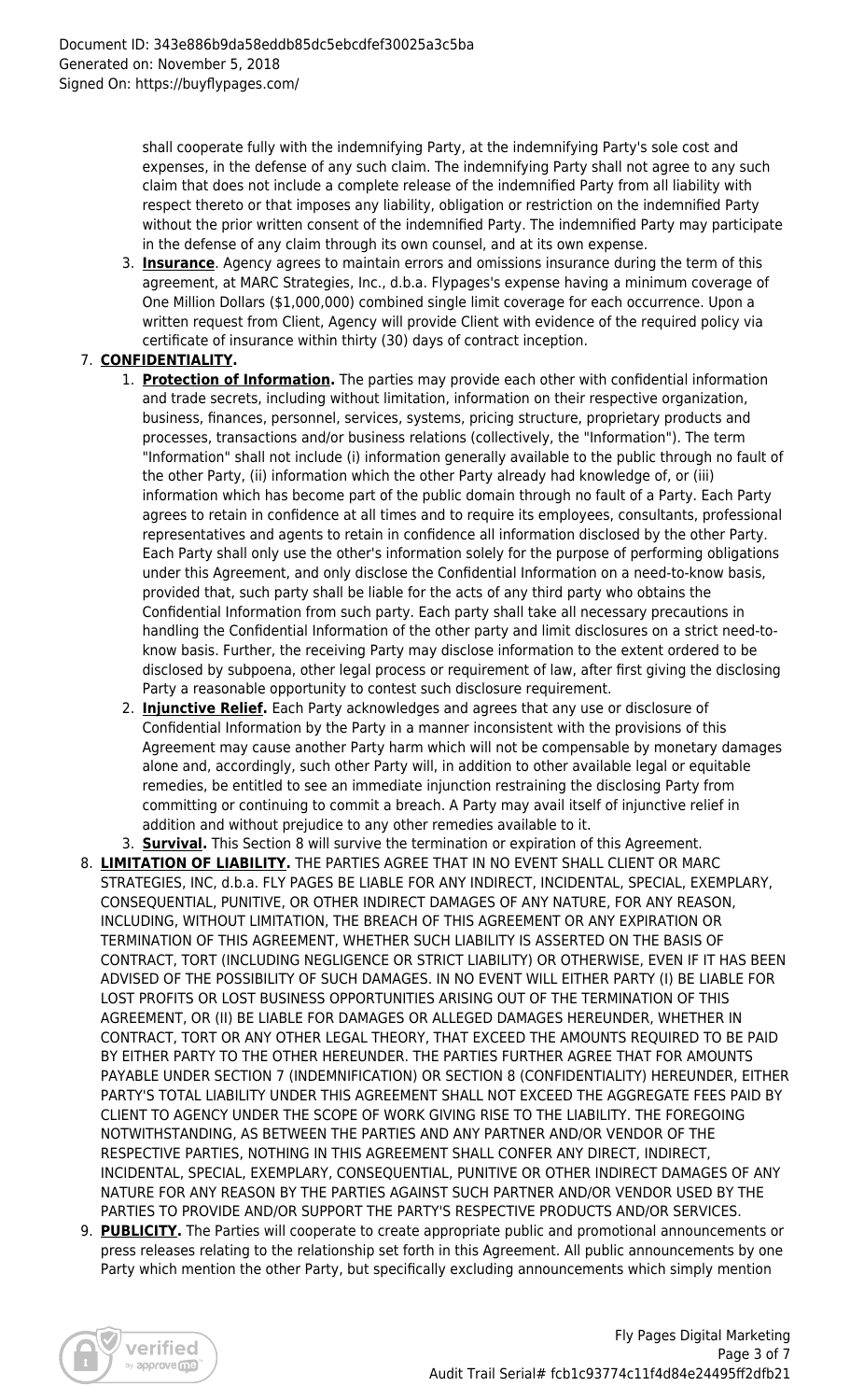one Party as a customer or strategic marketer of the other Party, shall be subject to prior review and approval, which shall not be unreasonably withheld or delayed.

#### 10. **GENERAL PROVISIONS.**

- 1. **Notices.** All notices that either Party is required or may desire to serve upon the other Party shall be in writing and addressed to the Party to be served at the respective addresses set forth herein and shall be sent via U.S. Express Mail or private express courier service with confirmed receipt and will be effective upon receipt at the addresses listed herein (unless the Parties are notified in writing of a change in address, in which case notice will be sent to the new address).
- 2. **Entire Agreement.** This Agreement constitutes the entire understanding and agreement between the parties with respect to the transactions contemplated, and supersedes any and all prior or contemporaneous oral or written representation, understanding, agreement or communication between the Parties concerning the subject matter hereof. Neither Party is relying upon any warranties, representations, assurances, or inducements not expressly set forth herein.
- 3. **Legal Fees**. Except as otherwise provided herein, all legal and other costs and expenses incurred in connection with this Agreement and the transactions contemplated hereby are to be paid by the Party incurring such costs and expenses. In the event Company or Customer brings suit to construe or enforce the terms hereof, or raises this Agreement as a defense in a suit brought by Company, the prevailing Party is entitled to recover its attorneys' fees and expenses.
- 4. **Waiver.** No waiver of any provision of this Agreement or any rights or obligations of either Party hereunder shall be effective, except pursuant to a written instrument signed by the Party waiving compliance, and any such waiver shall be effective only in the specific instance and for the specific purpose stated in such writing.
- 5. **Force Majeure.** Neither Party shall be deemed in default hereunder, nor shall it hold the other Party responsible for, any cessation, interruption or delay in the performance of its obligations hereunder due to earthquake, flood, fire, storm, natural disaster, act of God, war, armed conflict, labor strike, lockout, or boycott, provided that the Party relying upon this section (i) shall have given the other Party prompt written notice thereof and, in any event, within five (5) days of discovery thereof and (ii) shall take all steps reasonably necessary under the circumstances to mitigate the effects of the force majeure event upon which such notice is based; provided further, that in the event a force majeure event described in this section extends for a period in excess of thirty (30) consecutive days, either Party may immediately terminate this Agreement.
- 6. **Headings.** The section and paragraph headings appearing in this Agreement are inserted only as a matter of convenience and in no way define, govern, limit, modify or construe the scope or extent of the provisions of this Agreement to which they may relate. Such headings are not part of this Agreement and shall not be given any legal effect.
- 7. **Amendments and Severability.** No amendment or modification of this Agreement, nor any waiver of any rights, will be effective unless assented to in writing by the party to be charged, and the waiver of any breach or default will not constitute a waiver of any other right hereunder or any subsequent breach or default. In the event that any provision of this Agreement should be found by a court of competent jurisdiction to be invalid, illegal or unenforceable in any respect, the validity, legality and enforceability of the remaining provisions contained shall not, in any way, be affected or impaired thereby.
- 8. **Assignment.** This Agreement shall be binding upon and inure to the benefit of each Party's successors and assigns. Neither Party may assign this Agreement, in whole or in part, without the other Party's prior written consent; provided, however, that the sale of any portion of the assets of either Party, or any of its subsidiaries, its acquisition by merger into another company, shall not be deemed an assignment of this Agreement by such Party. Provided further, that the Party to be sold or acquired in accordance with the previous sentence must provide written notice to the other Party of any such sale or acquisition within forty-five (45) calendar days of the closing. Any attempt to assign this Agreement other than in accordance with this provision shall be null and void.
- 9. **Independent Contractors.** The Parties to this Agreement are independent contractors. Neither Party is an agent, representative, or partner of the other Party. Neither Party shall have any right, power or authority to enter into any agreement for or on behalf of, or incur any obligation or liability of, or to otherwise bind, the other Party. This Agreement shall not be interpreted or construed to create an association, joint venture, partnership, franchise, sales, representative or employment relationship between the Parties or to impose any partnership obligation or liability upon either Party. Each Party shall bear its own costs and expenses in performing this Agreement.

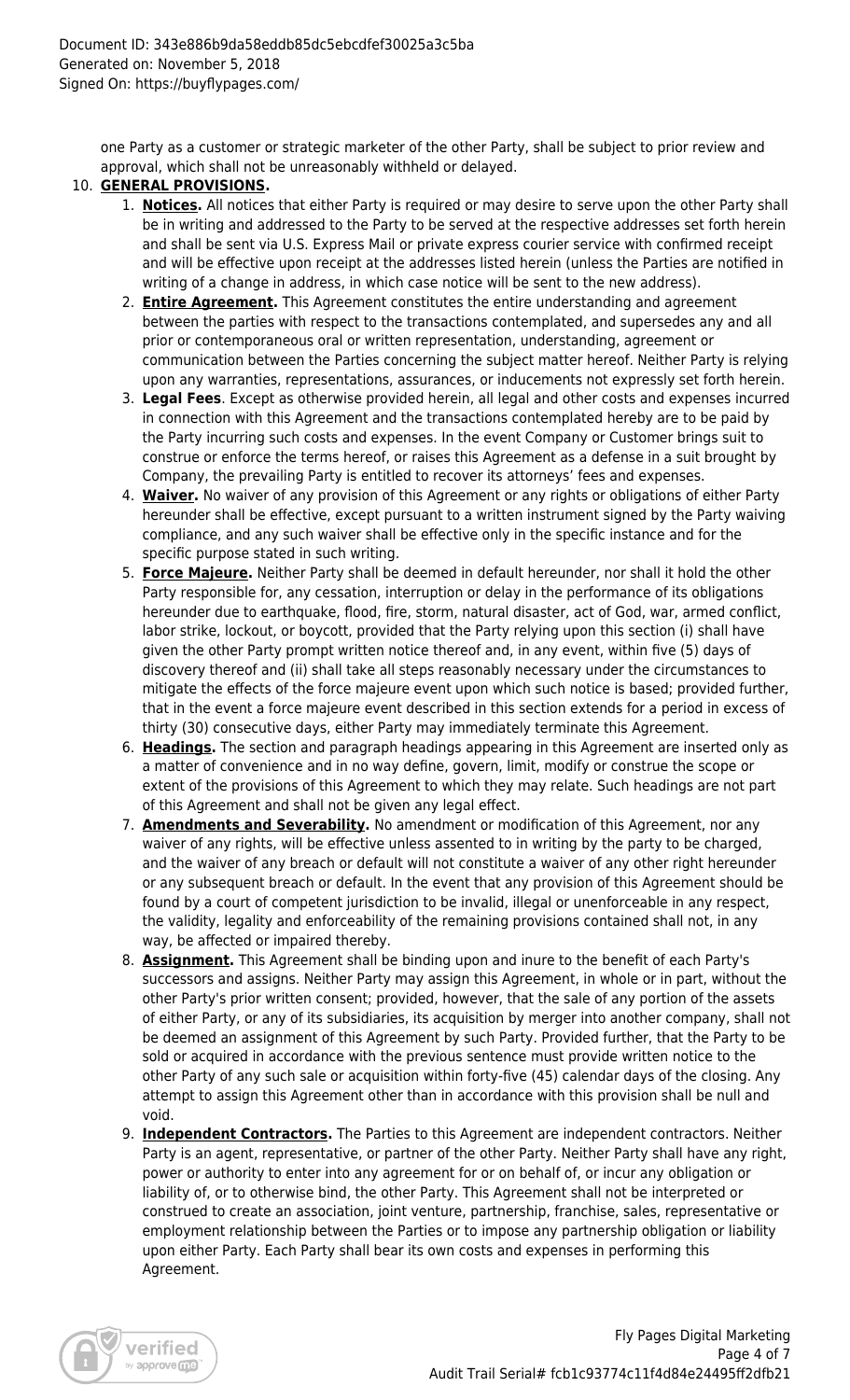- 10. **Governing Law.** This Agreement shall be governed by and construed in accordance with the laws of the State of Missouri, without reference to conflicts of laws or choice of laws rules. All legal actions relating to this Agreement shall be brought in the courts of the county of St. Louis, State of Missouri or federal courts located in the State of Missouri. By execution of this agreement, each party accepts for itself, generally and unconditionally, the jurisdiction of such courts and waive any objection, including any objection to the laying of venue or based on the grounds of forum non conveniens, which any of them may now or hereafter have to the bringing of any such action or proceeding in such respective jurisdictions.
- 11. **Arbitration.** Any claim arising out of or related to this Agreement, or a breach hereof, is to be settled by arbitration in accordance with the procedures set forth in this Section 10. The Parties agree that, in the event of a dispute arising out of this Agreement, the affected Parties will submit such dispute to binding arbitration as provided herein. All arbitrations will be conducted in St. Louis County, Missouri, or at another location mutually approved by such Parties, pursuant to the Commercial Arbitration Rules of the American Arbitration Association except as provided herein. The panel used will be selected from arbitrators employed by the American Arbitration Association and the decisions of the arbitrators are final and binding on all Parties thereto. All arbitrations will be undertaken pursuant to the Federal Arbitration Act, where applicable, and the decision of the arbitrator is enforceable in any court of competent jurisdiction. The Parties agree to waive their respective rights to further appeal or redress in any other court or tribunal except solely for the purpose of obtaining execution of the decision resulting from the arbitration proceeding. In the event of any arbitration or other legal proceeding brought by any Party with regard to any matter arising out of or related to this Agreement, the Parties hereby expressly agrees that the final award decision will also provide for an allocation and division between or among the Parties to the arbitration, of: (i) legal fees and expenses as set forth in Section 10.3; and (ii) all other costs and expenses of the dispute, including court costs and arbitrators', reasonable accountants' and expert witnesses' fees, costs and expenses (including disbursements) incurred in connection with such proceedings, on a basis which is just and equitable under the circumstances. The arbitrator is directed by this Agreement to conduct the arbitration hearing no later than three (3) months from the service of the statement of claim and demand for arbitration unless good cause is shown establishing that the hearing cannot fairly and practically be so convened. Depositions will be taken only as deemed appropriate by the arbitrator and only where good cause is shown. The Parties to the arbitration will be entitled to conduct document discovery by requesting production of documents. Responses or objections will be served twenty days after receipt of a request. The arbitrator will resolve any discovery disputes by such pre-hearing conferences as may be needed. The Parties agree that the arbitrator and any counsel of record to the proceeding have the power of subpoena process as provided by law. Notices of demand for arbitration must be filed in writing with Company and the other Members in accordance with Section 10.1. A demand for arbitration is to be made within a reasonable time after the claim has arisen, but in no event later than the date when institution of legal or equitable proceedings based on such claim would be barred by the applicable statute of limitations. The award rendered by the arbitrators, including as to legal fees in accordance with Section 10.3**,** is final, and judgment may be entered upon it in accordance with the law in any court of competent jurisdiction.
- 12. **Non-Exclusive Arrangement.** The Parties understand that this Agreement is not an exclusive arrangement between the Parties. The Parties agree that they are free to enter into similar transactions as set forth in this Agreement with other entities and that the Parties may directly or indirectly solicit customer referrals via other channels under terms that may differ from the terms and conditions set forth herein.
- 13. **Construction.** In the event that any provision of this Agreement conflicts with the law under which this Agreement is to be construed, or if any provision is held invalid by a court of competent jurisdiction, such provision shall be deemed to be restated to reflect as nearly as possible the original intentions of the Parties, and the remainder of this Agreement shall remain in full force and effect. There shall be no presumption for or against either Party as a result of such Party being the principal drafter of this Agreement.
- 14. **Interpretation**. The Parties hereto agree that this Agreement is the product of negotiation between sophisticated parties and individuals, all of whom were represented by, or had an opportunity to be represented by legal counsel, and each of whom had an opportunity to participate in, the drafting of each provision hereof. Accordingly, ambiguities in this Agreement, if any, shall not be construed strictly or in favor of or against either Party but rather shall be given

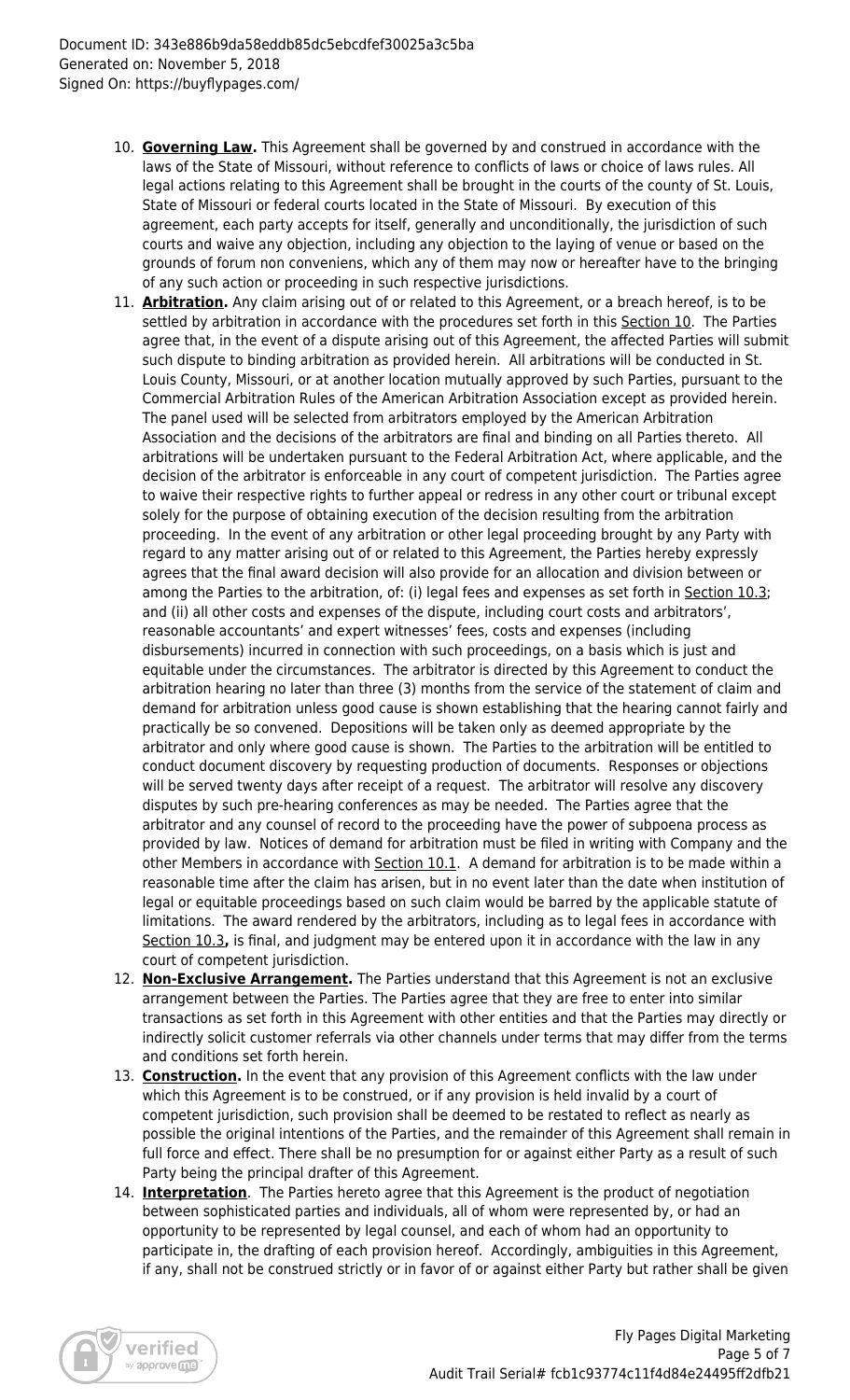a fair and reasonable construction.

- 15. **Records.** During the Term and for a period of 1 year(s) thereafter, the Parties will maintain books and records related to the customer transactions contemplated under this Agreement. Upon reasonable notice, the requested Party will provide such books and records to the requesting Party for review to ensure the requested Party's compliance with the terms of this Agreement.
- 16. **Signatories.** This Agreement shall be signed on behalf of {{billing\_company}}, Client, by {{customer\_wp\_user\_firstname}} {{customer\_wp\_user\_lastname}}, and on behalf of MARC Strategies, Inc., d.b.a., Agency, by Michelle Eisenhart, Founder and President.

#### **APPENDIX A: Party Responsibilities & Payment Terms**

#### **Activities of MARC Strategies, Inc.:**

Including, but not limited to, social media marketing, digital advertising, website implementation and support, content marketing, email marketing, digital marketing and consulting.

#### **Payment Terms:**

Payable at onset of services and/or upon receipt of invoice.

#### **Agency: MARC Strategies, Inc., d.b.a. Fly Pages**

Name: Michelle Eisenhart

Title: Founder and President

## **Client: {{billing\_company}}**

Representative Printed Name: { {customer\_wp\_user\_firstname} } { {customer\_wp\_user\_lastname } }

IN WITNESS WHEREOF, each of {{billing\_company}} and MARC Strategies, Inc., d.b.a. Fly Pages has caused this Agreement to be signed and delivered by its duly authorized representative.

х

Michelle Eisenhart

Signed By Michelle Eisenhart Signed On: May 21, 2019